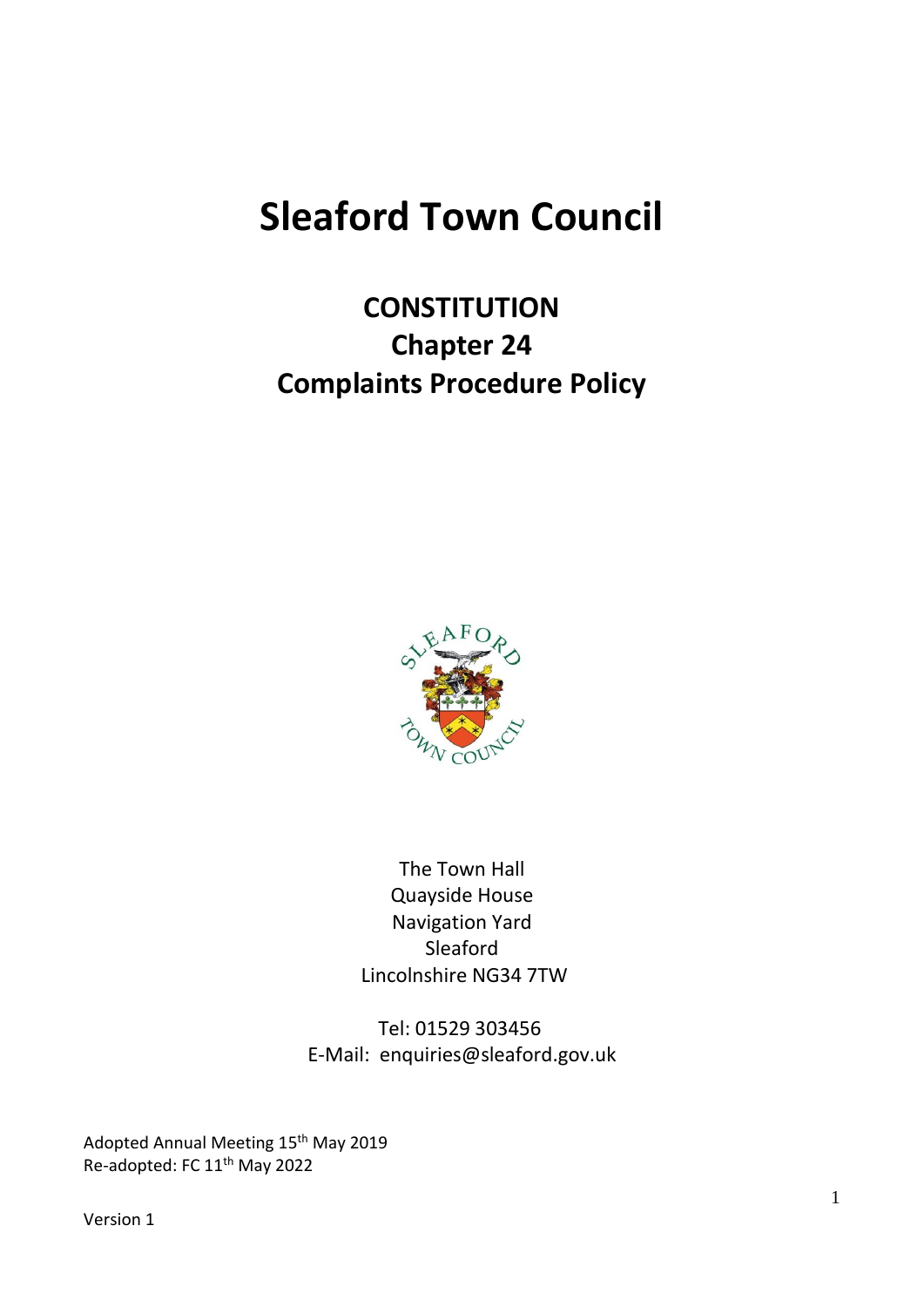### **COMPLAINTS PROCEDURE POLICY**

#### **1. INTRODUCTION**

A complaint is an expression of dissatisfaction by one or more members of the public about the Parish Council's action, or lack of action, or about the standard of a service, or a person or body acting on behalf of the Council. Complaints may be verbal or written.

A Good Complaints Procedure is: \* Well publicised and easy to use \* Helpful and receptive \* Not adversarial \* Fair and objective \* Based on clear procedures and defined responsibilities \* Quick, thorough, rigorous and consistent \* Decisive and capable of putting things right where necessary \* Sensitive to the special needs and circumstances of the complainant \* Adequately resourced \* Fully supported by Councillors and officers; and \* Regularly analysed to spot patterns of complaint and lessons for improvement.

It will not be appropriate to deal with all complaints under this Complaints Procedure. For example: \* Where someone feels very strongly that a decision of the Council was unlawful, they may apply to the courts for a judicial review of the Council's decision. \* In the event of an accusation of financial wrongdoing, a complaint may be made to the Council's auditor. \* Breaches of the Members' Code of Conduct for the Council may result in an allegation being made to the local Principal Authority (North Kesteven District Council). \* Any matter that raises a suspicion of criminal wrongdoing can be referred to the police. \* Where the Council carries out functions on behalf of another authority, such as grass cutting under an agreement with the District/County Council, the complaint can be referred to them. The Ombudsman may be involved if the matter is not resolved by the principal authority.

A complaint that the Council has not released information under the Freedom of Information Act 2000 in the manner that a person requesting believes it should have been done, can be referred to the Information Commissioner.

#### **2. CONFIDENTIALITY**

The identity of a complainant should only be made known to those who need to consider a complaint and Council should take care to maintain confidentiality where circumstances demand. Remedies: The purpose of a Complaints Procedure is to put things right if things go wrong. \* The written response on behalf of the Council should include a full and frank response to the concerns raised by the complainant, and an apology where appropriate. \* Town Councils have power (i) to make a payment or (ii) to provide some other benefit where action amounts to or may amount to maladministration.

#### **3. SLEAFORD TOWN COUNCIL COMPLAINTS PROCEDURE**

This procedure does not cover complaints about the conduct of a Member of the Council.

The following procedure will be adopted for dealing with complaints about the Council's administration or its procedures. Complaints about a policy decision made by the Council will be referred back to the Council for consideration.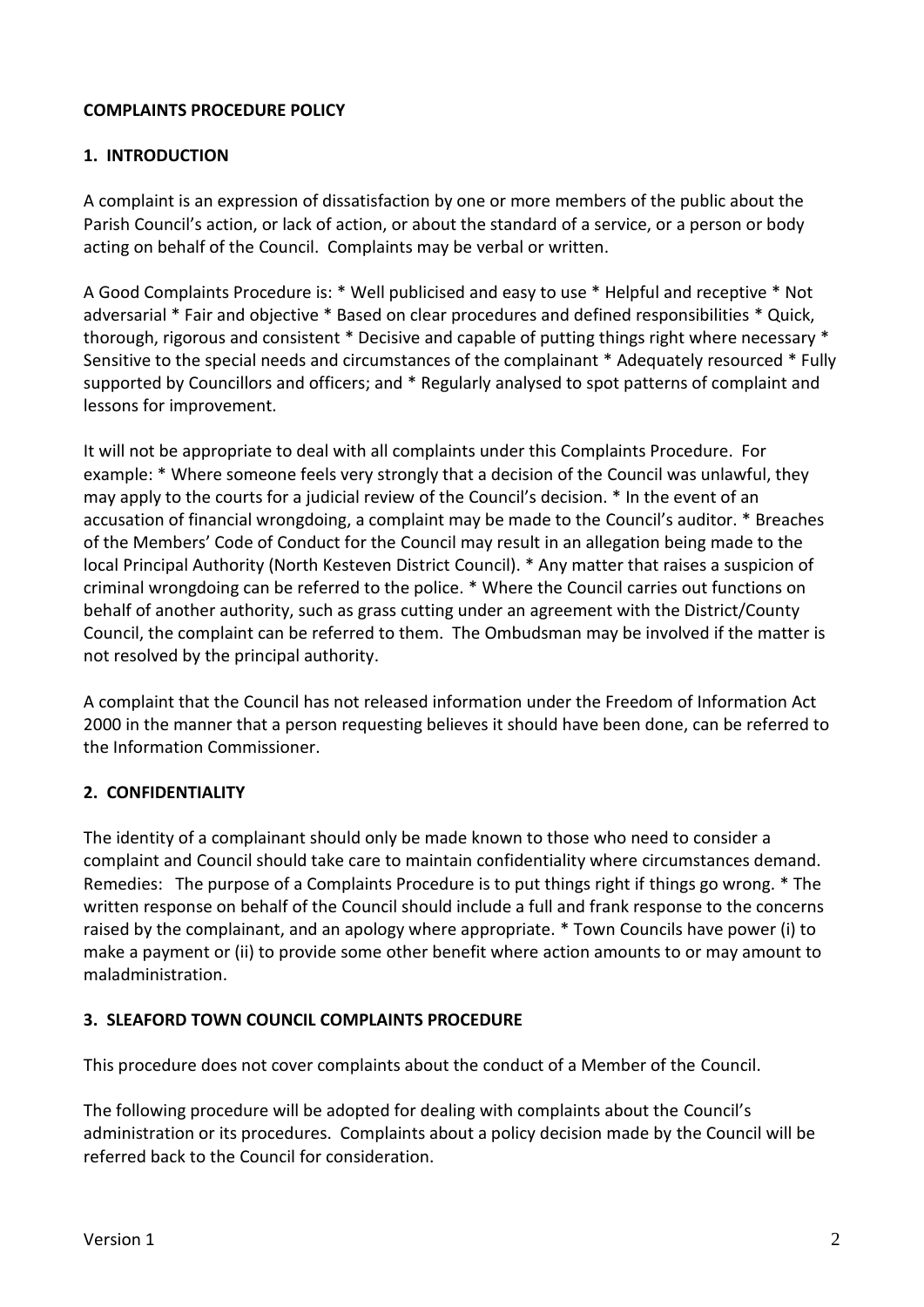If a complaint about procedures, administration or the actions of any of the Council's employees is notified verbally to a Councillor or to the Clerk, a written record of the complaint will be made, noting the name and contact details of the complainant and the nature of the complaint.

The complainant will be asked to put the complaint in writing (letter or e-mail) to the Clerk to the Council, at:

The Town Hall, Quayside House, Navigation Yard, Sleaford, Lincolnshire NG34 7TW.

The complaint will be dealt with within 14 days of receipt. Refusal to put the complaint in writing does not necessarily mean that the complaint cannot be investigated, but it is easier to deal with if it is in writing. If the complainant prefers not to put the complaint to the Clerk to the Council, he or she should be advised to write to the Chairman of the Council.

On receipt of a written complaint, the Clerk to the Council (except where the complaint is about his/her own actions) or Chairman of the Council (if the complaint relates to the Clerk) will seek to settle the complaint directly with the complainant. This will not be done without first notifying any person complained about and giving him or her opportunity to comment. Efforts should be made to resolve the complaint at this stage.

Where the Clerk to the Council or a Councillor receives a written complaint about the Clerk's actions; he or she shall refer the complaint to the Chairman of the Council. The Clerk to the Council will be formally advised of the matter and given an opportunity to comment.

## **4. REPORTING OF COMPLAINTS**

All complaints and any outcome will be reported to the next meeting of the Full Council.

#### **5. HANDLING VEXATIOUS OR ABUSIVE COMPLAINTS**

A very small minority of complainants may persist unreasonably with their complaints or make complaints in order to make life difficult for the Council, rather than genuinely to resolve a grievance. The Council recognises the need to distinguish between those who make a number of complaints because they genuinely believe things have gone wrong, and those who are looking to subvert the legitimate business of the Council.

A policy on handling unreasonably persistent complaints and unreasonable complainant behaviour, and corresponding guidance for staff helps the Council deal with complainants in ways which are demonstrably consistent and fair. It also helps staff to understand clearly what is expected of them, what options for action are available and who can authorise these actions.

It is not necessary to meet a complainant's unreasonable demands, and judgement is required to separate the legitimate from the unreasonable queries, often within the same complaint. If the complainant's persistence adversely affects the Council's ability to do its work, it must address such behaviour. The Clerk will implement action agreed by the Council and will notify the complainant that their complaint is considered vexatious and what action will be taken.